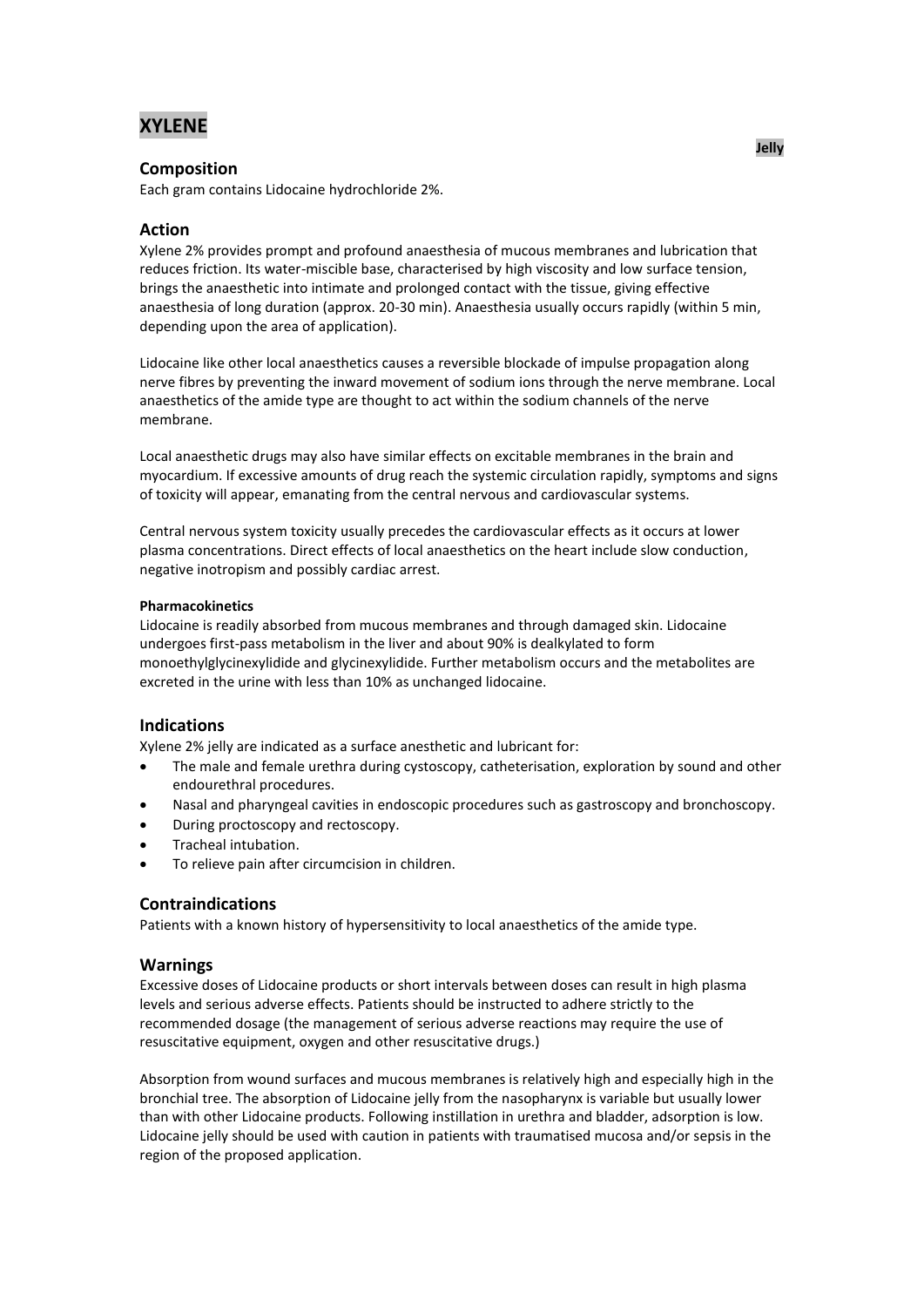The Oropharyngeal use of topical anaesthetic agents may interfere with swallowing and thus enhance the danger of aspiration. Numbness of the tongue or buccal mucosa may increase the danger of biting trauma.

When used for endotracheal tube lubrication, care should be taken to avoid introduction of the jelly into the lumen of the tube. The jelly may dry on the inner surface leaving a residue that tends to clump with flexion, narrowing the lumen. There have been rare reports in which this residue has caused the lumen to occlude.

Patients treated with anti-arrhythmic drugs class III (eg. amiodarone) should be kept under close surveillance and ECG monitoring considered, since cardiac effects may be additive.

If the dose or administration is likely to result in high blood levels, some patients require special attention to prevent potentially dangerous side effects:

- Patients with partial or complete heart block.
- The elderly and patients in poor general health.
- Patients with advanced liver disease or severe renal dysfunction.

### **Pregnancy**

#### *Category B*

Animal reproduction studies have failed to demonstrate a risk to the fetus and there are no adequate and well-controlled studies in pregnant women.

#### **Nursing Mothers**

It is not known whether this drug is excreted in human milk. Therefore, caution should be exercised when Lidocaine is administered to nursing mothers.

#### **Paediatric Use**

Dosage in children should be reduced in accordance with age, body weight and physical conditions.

## **Adverse Reactions**

The potential for systemic adverse reactions with Xylene gel is very low.

#### **Local reactions**

An increased incidence of postoperative "sore throat" has been reported following endotracheal tube lubrication with Lidocaine jelly .

#### **Allergic reactions**

Allergic reactions (in most severe instances anaphylactic shock) to local anaesthetics of the amide type are rare (<1/1000).

#### **Acute systemic toxicity**

Lignocaine may have acute toxic effects if high systemic levels occur due to fast absorption or overdosage.

## **Precautions**

The safety and effectiveness of Lidocaine depends on proper dosage, correct technique, adequate precautions and readiness for emergencies. Therefore, the smallest amount of the gel that results in effective anaesthesia should be used in order to avoid high plasma levels and serious adverse effects. Reduced amounts should be applied to debilitated, elderly and acutely ill patients and children, commensurate with their age and physical status. It should be used with caution in patients with epilepsy, reduced hepatic or renal function, or impaired cardiac conduction.

Topical Lidocaine should be used with caution in patients with severely traumatized mucosa and/or sepsis in the region of the proposed application, and in persons with known drug sensitivities.